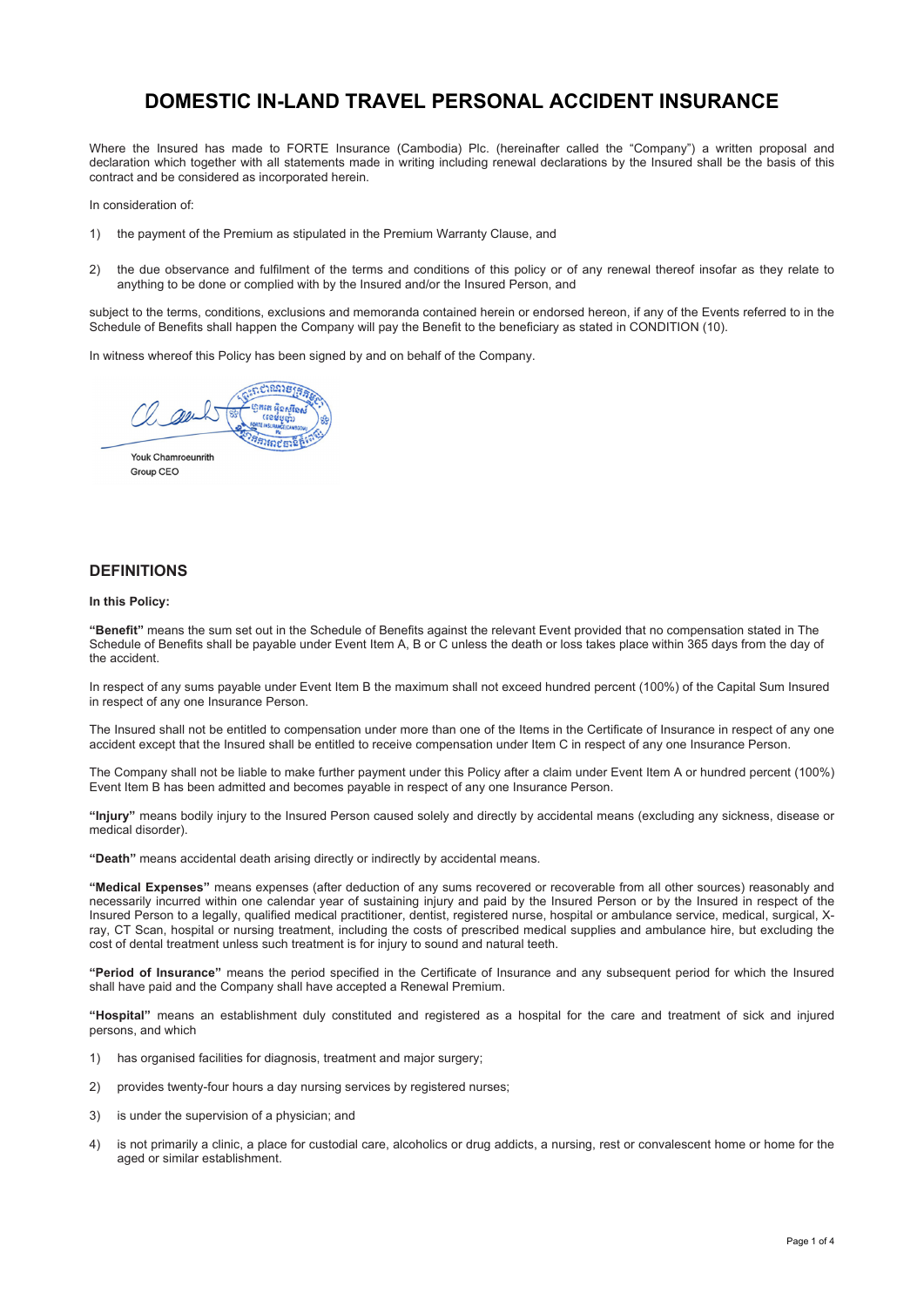# **EXCLUSIONS**

This policy does not apply to any event, which is caused directly or indirectly by, or which results from: -

- 1) Any consequence of declared or undeclared war or any act thereof, act of terrorism, invasion or civil war, rebellion or insurrection, strike, riot, civil commotion, military or popular uprising.
- 2) The use, existence or escape of nuclear weapons material or ionising radiation from or contamination by radioactivity from any nuclear fuel or nuclear waste from the combination of nuclear fuel.
- 3) The Insured Person engaging in or taking part in:
	- a) driving or riding any kind of race
	- b) professional sports
	- c) full time service of any armed forces of any country
- 4) Flying or any aerial activity except as passenger in a properly licensed power-driven aircraft (the word 'passenger' does not include any member of the aircrew or a technician working in or upon an aircraft).
- 5) Intentional self-injury or suicide (whether felonious or not) or any attempt thereat while sane or insane; being under the influence of drugs (other than those prescribed by a registered medical practitioner but not when prescribed for the treatment of drug addiction); being under the influence of alcohol whilst driving a motor vehicle.
- 6) Childbirth or pregnancy, notwithstanding that such event may have been accelerated or induced by accident.
- 7) Accidental bodily injury sustained after the Insured Person attains 65 years of age.
- 8) Death or disablement directly or indirectly arising out of or consequent upon or contributed to by acquired immune deficiency syndrome (AIDS) or AIDS related complex (ARC) howsoever this syndrome has been acquired or may be named.
- 9) Sea waterborne related transportation or activities

# **SCHEDULE OF BENEFITS**

# **The Event**

Injury occurring during the period of insurance resulting solely, directly and independently of any other cause in: -

| А. | <b>Death</b>                 |                   | - The Capital Sum as stated in Event "Death" of the Certificate of Insurance attached hereto                                                  |  |  |  |  |  |
|----|------------------------------|-------------------|-----------------------------------------------------------------------------------------------------------------------------------------------|--|--|--|--|--|
| В. | <b>Permanent Disablement</b> |                   | - The following percentages of the Capital Sum as stated in Event "Permanent Disablement" of<br>the Certificate of Insurance attached hereto: |  |  |  |  |  |
|    | 1)                           |                   |                                                                                                                                               |  |  |  |  |  |
|    | 2)                           |                   |                                                                                                                                               |  |  |  |  |  |
|    | 3)                           |                   |                                                                                                                                               |  |  |  |  |  |
|    | 4)                           |                   |                                                                                                                                               |  |  |  |  |  |
|    | 5)                           |                   |                                                                                                                                               |  |  |  |  |  |
|    | 6)                           |                   |                                                                                                                                               |  |  |  |  |  |
|    | 7)                           |                   |                                                                                                                                               |  |  |  |  |  |
|    | 8)                           |                   |                                                                                                                                               |  |  |  |  |  |
|    | 9)                           |                   |                                                                                                                                               |  |  |  |  |  |
|    |                              |                   |                                                                                                                                               |  |  |  |  |  |
|    |                              |                   |                                                                                                                                               |  |  |  |  |  |
|    |                              |                   |                                                                                                                                               |  |  |  |  |  |
|    |                              |                   |                                                                                                                                               |  |  |  |  |  |
|    |                              |                   |                                                                                                                                               |  |  |  |  |  |
|    |                              |                   |                                                                                                                                               |  |  |  |  |  |
|    |                              | 16) Loss of thumb |                                                                                                                                               |  |  |  |  |  |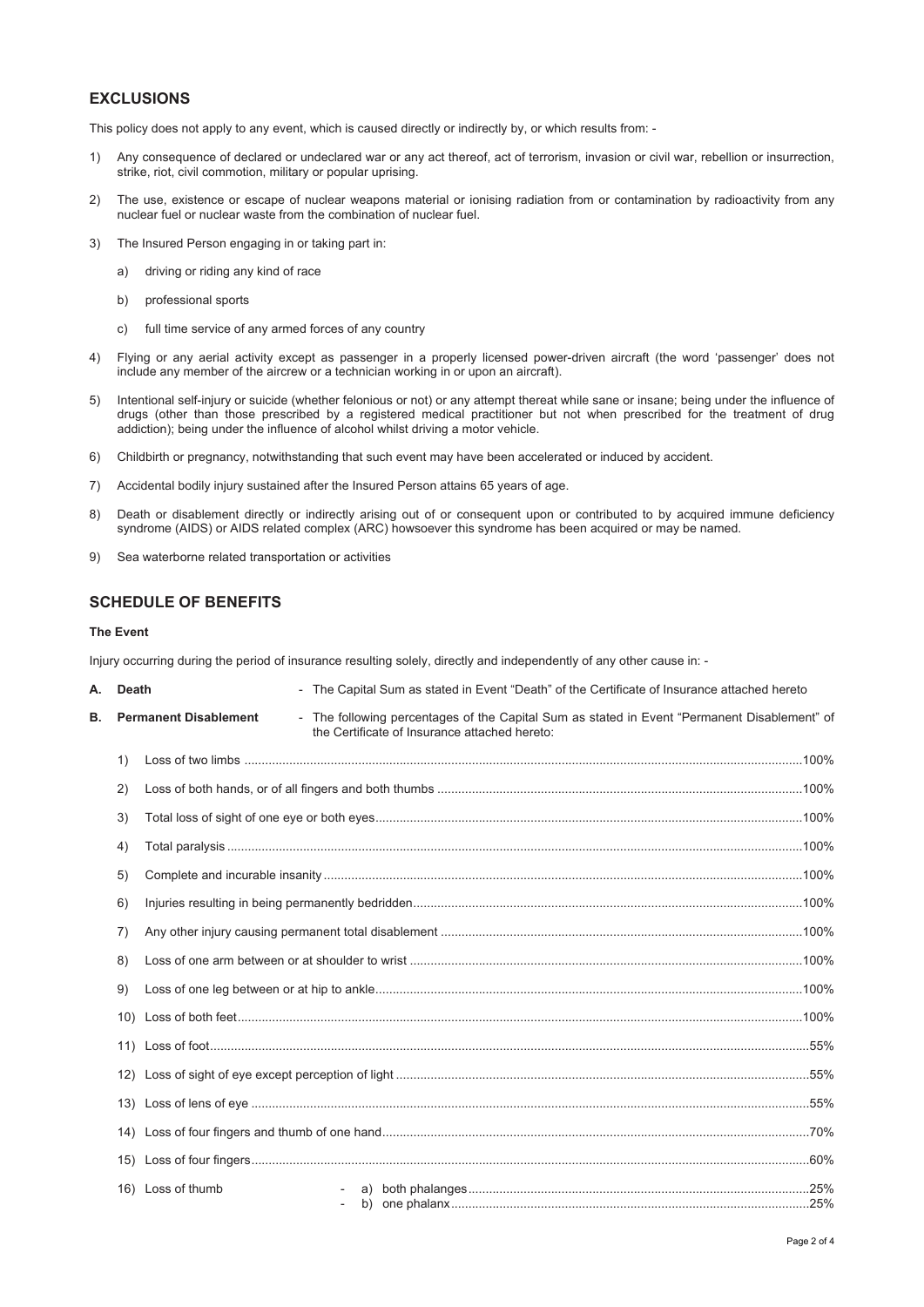|     | 17) Loss of index finger  |    |  |
|-----|---------------------------|----|--|
|     | 18) Loss of middle finger |    |  |
|     | 19) Loss of ring finger   | C) |  |
|     | 20) Loss of little finger | C) |  |
|     | 21) Loss of metacarpals   |    |  |
| 22) | Loss of toes              |    |  |
|     | 23) Loss of hearing       | b) |  |
|     |                           |    |  |

The complete and irrecoverable loss of use of any member or members specified above shall be deemed to be loss of such member or members.

In the event that the injury does not come within any of the Items specified in B hereof, the Company shall at their absolute and sole discretion make any payment of such sum to the Insured, as they deem fit.

In the event of partial loss of any member or members specified above a proportionately lower percentage of compensation shall be payable.

The aggregate of all percentages payable in respect of any one accident for any one Insured Person shall not exceed hundred percent (100%) of the capital sum. In the event of hundred percent (100%) having been paid in one or more accidents, all insurance hereunder shall immediately cease to be in force. All other losses smaller than hundred percent (100%) for each accident if having been paid shall reduce the coverage by that amount from the date of that accident until the expiration of the Policy.

**C. Medical Expenses - At the sum stated under Event "Medical Expense" of the Certificate of Insurance attached** hereto (maximum any one accident).

# **CONDITIONS**

# **1) Fraud**

If any claim under this policy shall be in any respect fraudulent or if any fraudulent means or devices shall be used to obtain the Benefits under this policy the Company shall have no liability in respect of such claim.

#### **2) Policy Not Assignable**

This Policy is not assignable and the Company shall not be affected by notice of any trust charge lien assignment or other dealing with this Policy.

The receipt of the Insured or of his legal personal representatives shall in all cases be an effectual discharge to the Company.

#### **3) Claims**

Immediate notice shall be given to the Company of any occurrence likely to give rise to a claim under this Policy. Within thirty days of any occurrence likely to give rise to a claim under the Policy a detailed statement in writing describing the occurrence shall be delivered to the Company. It is a condition precedent to any liability of the Company under this Policy that the Insured shall at his own expense furnish to the Company such certificate information and evidence as the Company may from time to time reasonably require in the form and of the nature described by the Company.

The Company shall be allowed at its own expenses upon reasonable notice to the Insured to have a medical examination of the Insured Person from time to time or in the case of death upon reasonable notice to the Insured Person's personal representative to have a post-mortem examination of the body.

The death of the Insured Person shall be established by an official certificate, or in the event of his/her disappearance following an accident or the total loss of a vessel or aircraft, by a court order presuming his death.